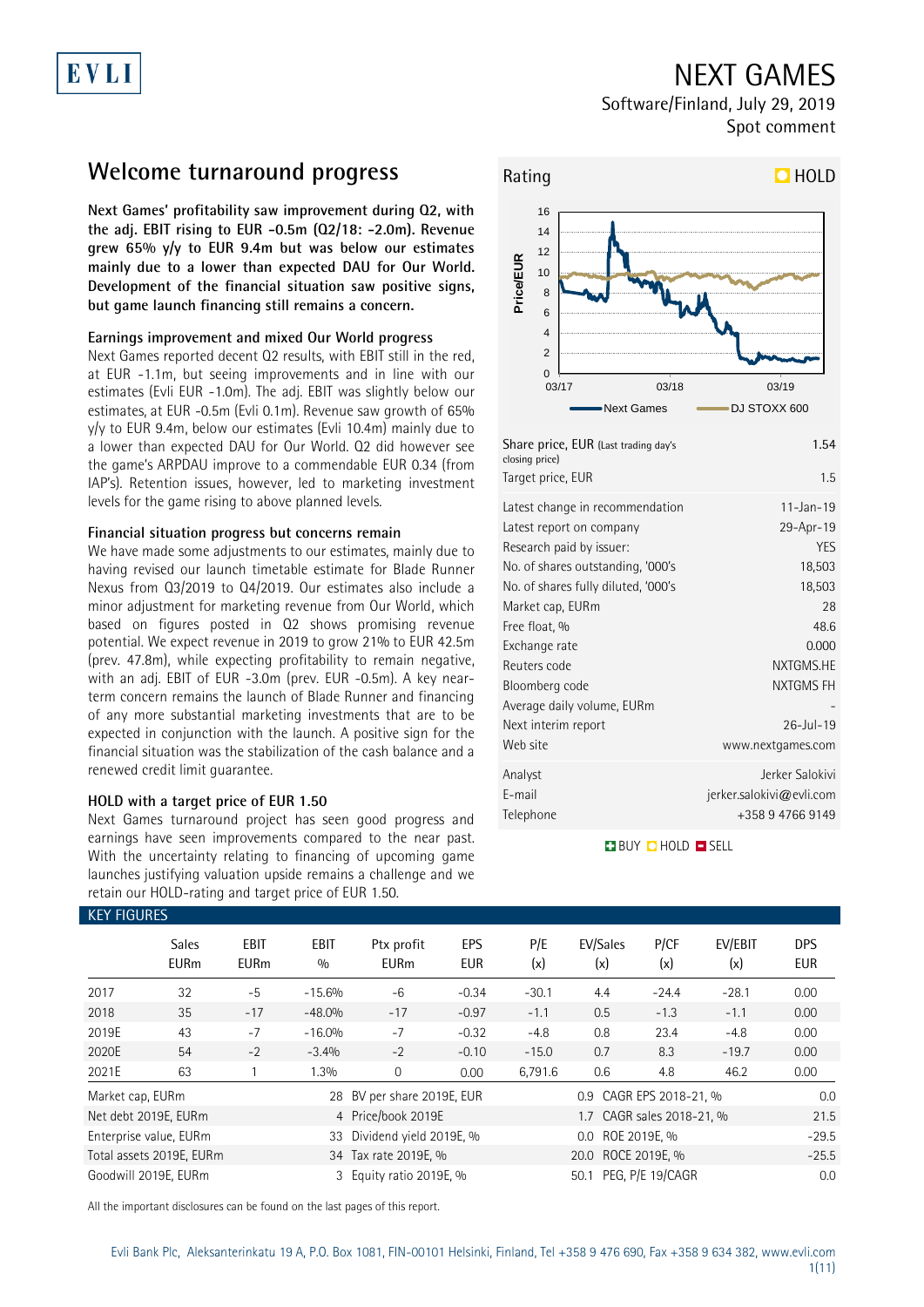# NEXT GAMES

Software/Finland, July 29, 2019

Spot comment

| <b>Next Games</b>         | 2017    | Q1/18  | Q2/18  | Q3/18   | Q4/18  | 2018    | Q1/19  | Q2/19  | Q3/19E | Q4/19E 2019E 2020E 2021E |         |         |         |
|---------------------------|---------|--------|--------|---------|--------|---------|--------|--------|--------|--------------------------|---------|---------|---------|
| Net sales                 | 32.5    | 4.8    | 5.7    | 13.4    | 11.3   | 35.2    | 9.8    | 9.4    | 10.1   | 13.2                     | 42.5    | 54.1    | 63.2    |
| change, %                 | 4%      | $-56%$ | $-33%$ | 110%    | 71%    | 9%      | 105%   | 65%    | $-25%$ | 16%                      | 21%     | 27%     | 17%     |
| Cost of revenue           | $-13.2$ | $-2.0$ | $-2.4$ | $-6.0$  | $-3.5$ | $-14.0$ | $-4.3$ | $-3.7$ | $-4.3$ | $-4.4$                   | $-16.7$ | $-21.6$ | $-25.3$ |
| Gross profit              | 19.3    | 2.8    | 3.3    | 7.4     | 7.9    | 21.3    | 5.6    | 5.7    | 5.8    | 8.8                      | 25.9    | 32.5    | 37.9    |
| -margin, %                | 59%     | 58%    | 58%    | 55%     | 69%    | 60%     | 57%    | 60%    | 57%    | 67%                      | 61%     | 60%     | 60%     |
| Other operating income    | 0.1     | 0.0    | 0.0    |         |        | 0.1     | 0.0    | 0.0    | 0.0    | 0.0                      | 0.0     | 0.0     | 0.0     |
| <b>R&amp;D</b> costs      | $-7.0$  | $-1.8$ | $-1.8$ |         |        | $-10.4$ | $-2.7$ | $-2.0$ | $-2.1$ | $-2.3$                   | $-9.1$  | $-9.8$  | $-10.5$ |
| Sales and marketing costs | $-12.7$ | $-2.5$ | $-2.9$ |         |        | $-23.6$ | $-4.3$ | $-4.1$ | $-4.0$ | $-8.0$                   | $-20.4$ | $-21.0$ | $-23.0$ |
| Admin costs               | $-4.7$  | $-1.0$ | $-1.1$ |         |        | $-4.2$  | $-1.0$ | $-0.7$ | $-0.7$ | $-0.8$                   | $-3.2$  | $-3.5$  | $-3.6$  |
| EB <sub>IT</sub>          | $-5.1$  | $-2.5$ | $-2.4$ | $-10.3$ | $-1.6$ | $-16.9$ | $-2.4$ | $-1.1$ | $-1.0$ | $-2.3$                   | $-6.8$  | $-1.8$  | 0.8     |
| -margin, %                | $-16%$  | $-52%$ | $-43%$ | $-77%$  | $-14%$ | $-48%$  | $-24%$ | $-12%$ | $-10%$ | $-17%$                   | $-16%$  | $-3%$   | 1%      |
| Depreciations             |         | 0.1    | 0.1    | 0.8     | 0.7    | 1.7     | 0.7    | 0.7    | 0.7    | 0.7                      | 2.9     | 2.8     | 2.8     |
| IFRS 2 adjustment         |         | 0.4    | 0.4    | 0.4     | 0.4    | 1.5     | 0.3    | $-0.1$ | 0.3    | 0.3                      | 0.9     | 1.4     | 1.4     |
| Adj. operating result     |         | $-2.1$ | $-2.0$ | $-9.2$  | $-0.5$ | $-13.8$ | $-1.3$ | $-0.5$ | 0.0    | $-1.2$                   | $-3.0$  | 2.4     | 5.0     |
| -margin, %                |         | $-43%$ | $-35%$ | $-68%$  | $-4%$  | $-39%$  | $-13%$ | $-5%$  | 0%     | $-9%$                    | $-7%$   | 4%      | 8%      |

Source: Next Games, Evli Research

EVLI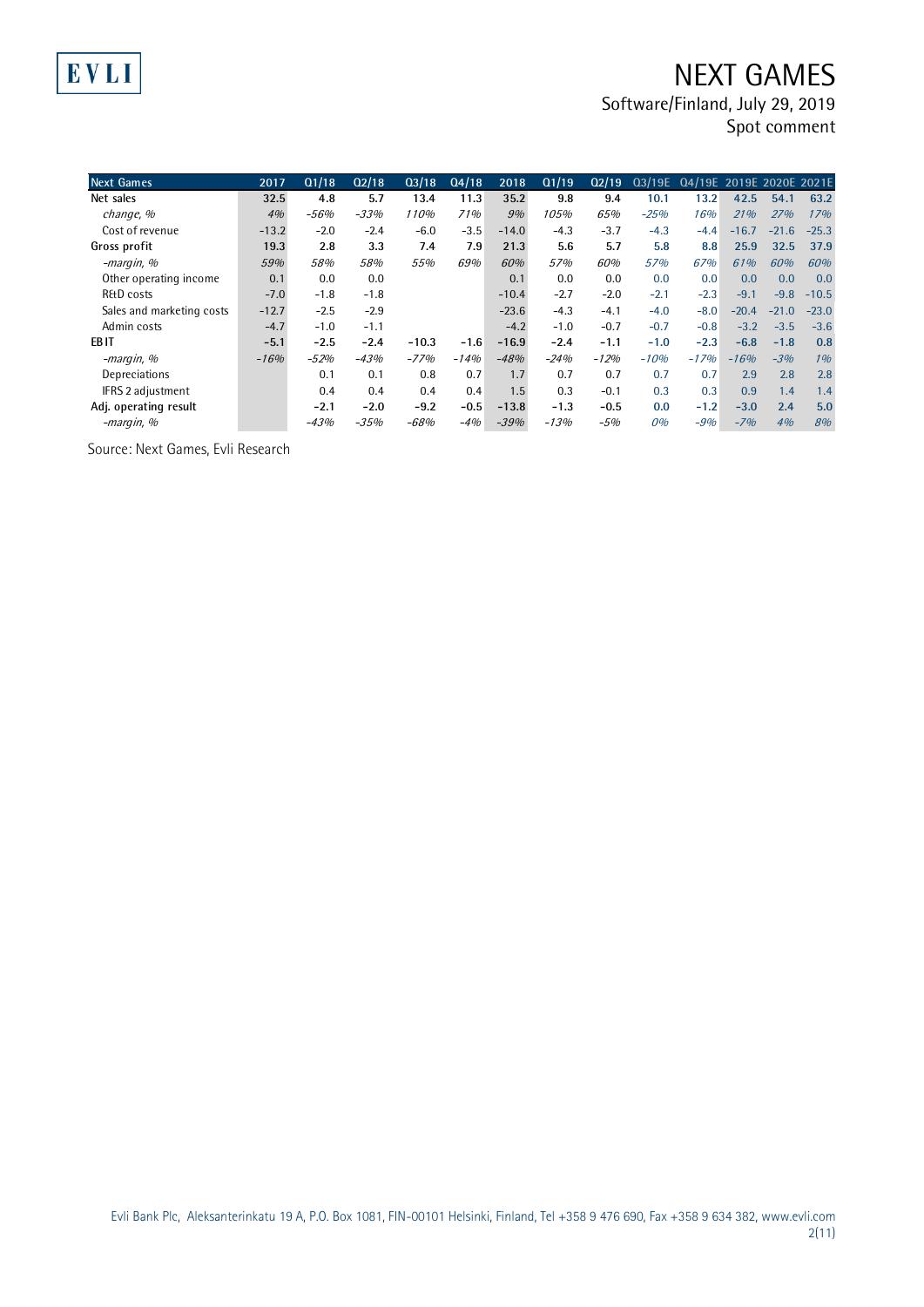## Software/Finland, July 29, 2019 Spot comment

| VALUATION RESULTS        | <b>BASE CASE DETAILS</b>    | VALUATION ASSUMPTIONS  | ASSUMPTIONS FOR WACC           |      |
|--------------------------|-----------------------------|------------------------|--------------------------------|------|
| Current share price      | 1.54 PV of Free Cash Flow   | 22 Long-term growth, % | 2.5 Risk-free interest rate, % | 2.25 |
| DCF share value          | 3.86 PV of Horizon value    | 47 WACC, %             | 10.6 Market risk premium, %    | 5.8  |
| Share price potential, % | 150.4 Unconsolidated equity | 0 Spread, %            | 0.5 Debt risk premium, %       | 2.8  |
| Maximum value            | 4.2 Marketable securities   | 7 Minimum WACC, %      | 10.1 Equity beta coefficient   | 1.40 |
| Minimum value            | 3.6 Debt - dividend         | -6 Maximum WACC, %     | 11.1 Target debt ratio, %      | 20   |
| Horizon value, %         | 67.8 Value of stock         | 71 Nr of shares, Mn    | 18.5 Effective tax rate, %     | 20   |

| DCF valuation, EURm       | 2018     | 2019E        | 2020E    | 2021E    | 2022E    | 2023E    | 2024E    | 2025E    | 2026E    | 2027E    | 2028E   | Horizon |
|---------------------------|----------|--------------|----------|----------|----------|----------|----------|----------|----------|----------|---------|---------|
| Net sales                 | 35       | 43           | 54       | 63       | 71       | 78       | 84       | 88       | 92       | 97       | 99      | 102     |
| Sales growth, %           | 8.5      | 20.8         | 27.2     | 16.8     | 12.0     | 10.0     | 7.5      | 5.0      | 5.0      | 5.0      | 2.5     | 2.5     |
| Operating income (EBIT)   | $-17$    | $-7$         | $-2$     |          | 11       | 12       | 12       | 12       | 13       | 14       | 14      | 14      |
| EBIT margin, %            | $-48.0$  | $-16.0$      | $-3.4$   | 1.3      | 15.0     | 15.0     | 14.0     | 14.0     | 14.0     | 14.0     | 14.0    | 14.0    |
| + Depreciation+amort.     |          | 4            | 4        | 4        | 5        | 5        | 6        | 6        |          |          |         |         |
| - Income taxes            |          |              | $\Omega$ | $\Omega$ | $-2$     | $-2$     | $-2$     | $-2$     | -3       | $-3$     | -3      |         |
| - Change in NWC           |          |              |          |          |          |          |          | $\Omega$ | $\Omega$ |          |         |         |
| NWC / Sales, %            | $-4.1$   | $-10.1$      | $-10.1$  | $-10.1$  | $-10.1$  | $-10.1$  | $-10.1$  | $-10.1$  | $-10.1$  | $-10.1$  | $-10.1$ |         |
| + Change in other liabs   | $\Omega$ | $\Omega$     | $\Omega$ | $\Omega$ | $\Omega$ | $\Omega$ | $\Omega$ | $\Omega$ | $\Omega$ | $\Omega$ |         |         |
| - Capital Expenditure     | $-11$    | $-6$         | $-7$     | $-7$     | $-7$     | $-7$     | -8       | -8       | -8       | -9       | $-9$    | $-9$    |
| Investments / Sales, %    | 32.0     | 15.1         | 12.3     | 10.9     | 10.2     | 9.6      | 9.3      | 9.2      | 9.1      | 9.1      | 9.0     | 9.0     |
| - Other items             | $\Omega$ | $\mathbf{0}$ | 0        | 0        | $\Omega$ | $\Omega$ | 0        | $\Omega$ | $\Omega$ | $\Omega$ | 0       |         |
| = Unlevered Free CF (FCF) | $-26$    | $-5$         | $-3$     | $-1$     | 7        | 8        | 8        | 8        | 9        | 10       | 10      | 123     |
| = Discounted FCF (DFCF)   |          | $-5$         | $-3$     | $-1$     | 5        | 5        | 5        | 4        | 4        | 4        | 4       | 47      |
|                           |          |              |          |          |          |          |          |          |          |          |         |         |
| $=$ DFCF min WACC         |          | $-5$         | $-3$     | $-1$     | 5        | 5        | 5        | 4        | 4        | 4        | 4       | 53      |
| $=$ DFCF max WACC         |          | $-5$         | $-3$     | $-1$     | 5        | 5        | 4        | 4        | 4        |          | 4       | 43      |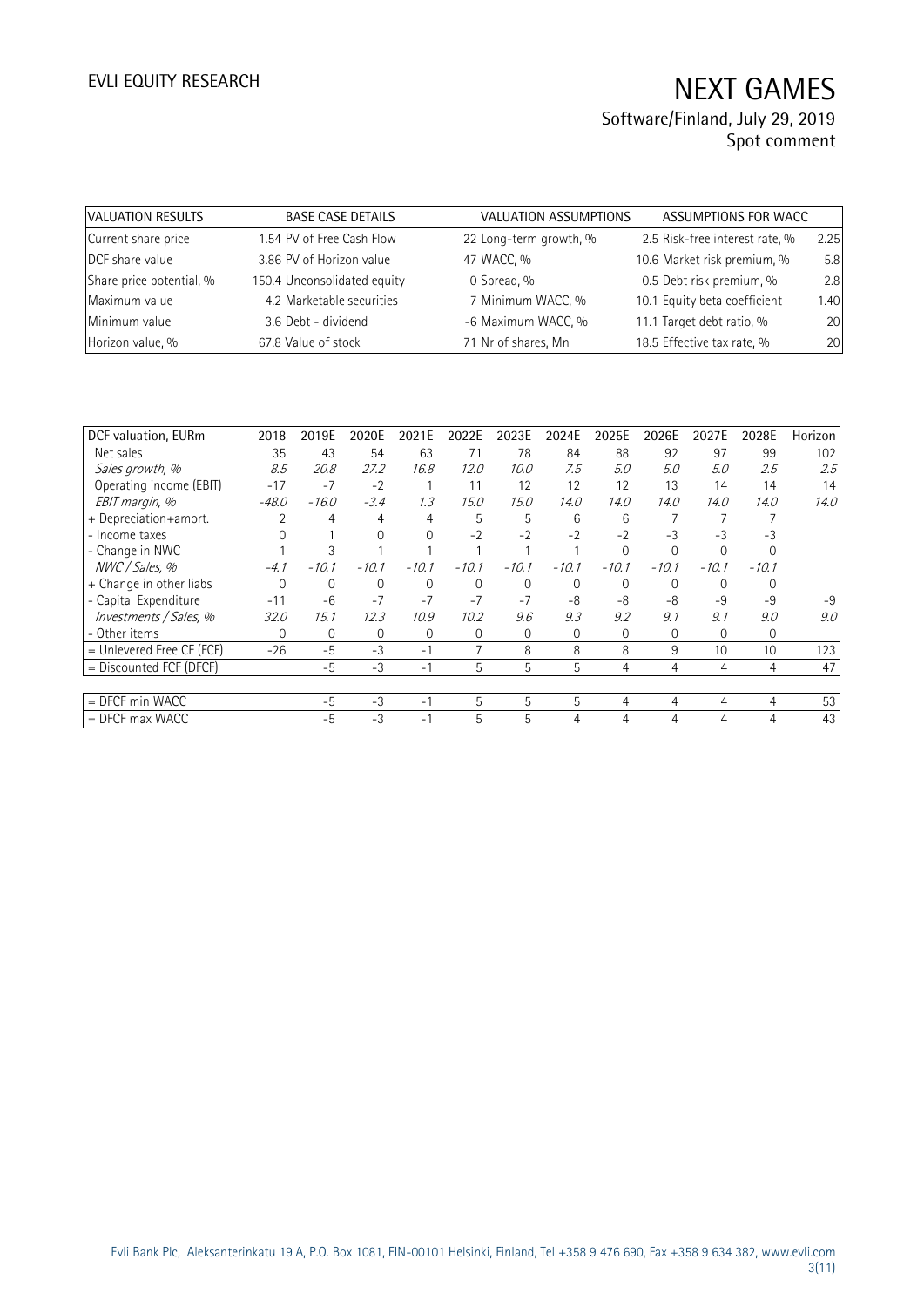# EVLI EQUITY RESEARCH NEXT GAMES Software/Finland, July 29, 2019

Spot comment

| <b>INTERIM FIGURES</b>               |             |                 |              |              |          |             |          |             |              |                |                |              |
|--------------------------------------|-------------|-----------------|--------------|--------------|----------|-------------|----------|-------------|--------------|----------------|----------------|--------------|
| EVLI ESTIMATES, EURm                 | 201801      | 201802          | 201803       | 201804       | 2018     | 201901      | 2019Q2E  | 2019Q3E     | 2019Q4E      | 2019E          | 2020E          | 2021E        |
| Net sales                            | 5           | $6\phantom{1}6$ | 13           | 11           | 35       | 10          | $9\,$    | 10          | 13           | 43             | 54             | 63           |
| EBITDA                               | $-2$        | $-2$            | $-10$        | $-1$         | $-15$    | $-1$        | 0        | 0           | $-1$         | $-3$           | $\overline{2}$ | 5            |
| EBITDA margin (%)                    | $-50.9$     | $-41.8$         | $-71.2$      | $-7.8$       | $-43.3$  | $-14.7$     | $-1.6$   | $-0.9$      | $-9.9$       | $-7.0$         | 3.5            | 8.2          |
| EBIT                                 | $-3$        | $-2$            | $-10$        | $-2$         | $-17$    | $-2$        | $-1$     | $-1$        | $-2$         | $-7$           | $-2$           | $\mathbf{1}$ |
| EBIT margin (%)                      | $-52.3$     | $-43.0$         | $-77.0$      | $-14.3$      | $-48.0$  | $-24.4$     | $-11.7$  | $-10.3$     | $-17.1$      | $-16.0$        | $-3.4$         | 1.3          |
| Net financial items                  | 0           | $\mathbf 0$     | $\mathbf{0}$ | $\mathbf{0}$ | $\Omega$ | $\mathbf 0$ | 0        | 0           | $\mathbf 0$  | $-1$           | $-1$           | $-1$         |
| Pre-tax profit                       | $-2$        | $-2$            | $-10$        | $-2$         | $-17$    | $-3$        | $-1$     | $-1$        | $-2$         | $-7$           | $-2$           | $\mathbf 0$  |
| Tax                                  | $\mathbf 0$ | $\mathbf 0$     | $\mathbf{0}$ | $\mathbf 0$  | $-1$     |             | $\Omega$ | $\mathbf 0$ | $\mathbf{0}$ | $\overline{1}$ | $\mathbf{0}$   | $\mathbf{0}$ |
| Tax rate (%)                         | $-15.4$     | $-15.8$         | $-2.0$       | $-12.5$      | $-6.9$   | 20.0        | 20.0     | 20.0        | 20.0         | 20.0           | 20.0           | 20.0         |
| Net profit                           | $-3$        | $-3$            | $-11$        | $-2$         | $-18$    | $-2$        | $-1$     | $-1$        | $-2$         | $-6$           | $-2$           | $\mathbf{0}$ |
| EPS                                  | $-0.15$     | $-0.15$         | $-0.57$      | $-0.10$      | $-0.97$  | $-0.11$     | $-0.05$  | $-0.05$     | $-0.10$      | $-0.32$        | $-0.10$        | 0.00         |
| EPS adjusted (diluted no. of shares) | $-0.15$     | $-0.15$         | $-0.57$      | $-0.10$      | $-0.97$  | $-0.11$     | $-0.05$  | $-0.05$     | $-0.10$      | $-0.32$        | $-0.10$        | 0.00         |
| Dividend per share                   | 0.00        | 0.00            | 0.00         | 0.00         | 0.00     | 0.00        | 0.00     | 0.00        | 0.00         | 0.00           | 0.00           | 0.00         |
| SALES, EURm                          |             |                 |              |              |          |             |          |             |              |                |                |              |
| Next Games                           | 5           | 6               | 13           | 11           | 35       | 10          | 9        | 10          | 13           | 43             | 54             | 63           |
| Total                                | 5           | 6               | 13           | 11           | 35       | 10          | 9        | 10          | 13           | 43             | 54             | 63           |
| SALES GROWTH, Y/Y %                  |             |                 |              |              |          |             |          |             |              |                |                |              |
| Next Games                           | $-56.2$     | $-33.2$         | 110.4        | 70.5         | 8.5      | 105.3       | 65.1     | $-24.8$     | 16.8         | 20.8           | 27.2           | 16.8         |
| <b>Total</b>                         | $-56.2$     | $-33.2$         | 110.4        | 70.5         | 8.5      | 105.3       | 65.1     | $-24.8$     | 16.8         | 20.8           | 27.2           | 16.8         |
| EBIT, EURm                           |             |                 |              |              |          |             |          |             |              |                |                |              |
| Next Games                           | $-3$        | $-2$            | $-10$        | $-2$         | $-17$    | $-2$        | $-1$     | $-1$        | $-2$         | $-7$           | $-2$           | $\mathbf{1}$ |
| Total                                | $-3$        | $-2$            | $-10$        | $-2$         | $-17$    | $-2$        | $-1$     | $-1$        | $-2$         | $-7$           | $-2$           | $\mathbf{1}$ |
| EBIT margin, %                       |             |                 |              |              |          |             |          |             |              |                |                |              |
| Next Games                           | $-52.3$     | $-43.0$         | $-77.0$      | $-14.3$      | $-48.0$  | $-24.4$     | $-11.7$  | $-10.3$     | $-17.1$      | $-16.0$        | $-3.4$         | 1.3          |
| Total                                | $-52.3$     | $-43.0$         | $-77.0$      | $-14.3$      | $-48.0$  | $-24.4$     | $-11.7$  | $-10.3$     | $-17.1$      | $-16.0$        | $-3.4$         | 1.3          |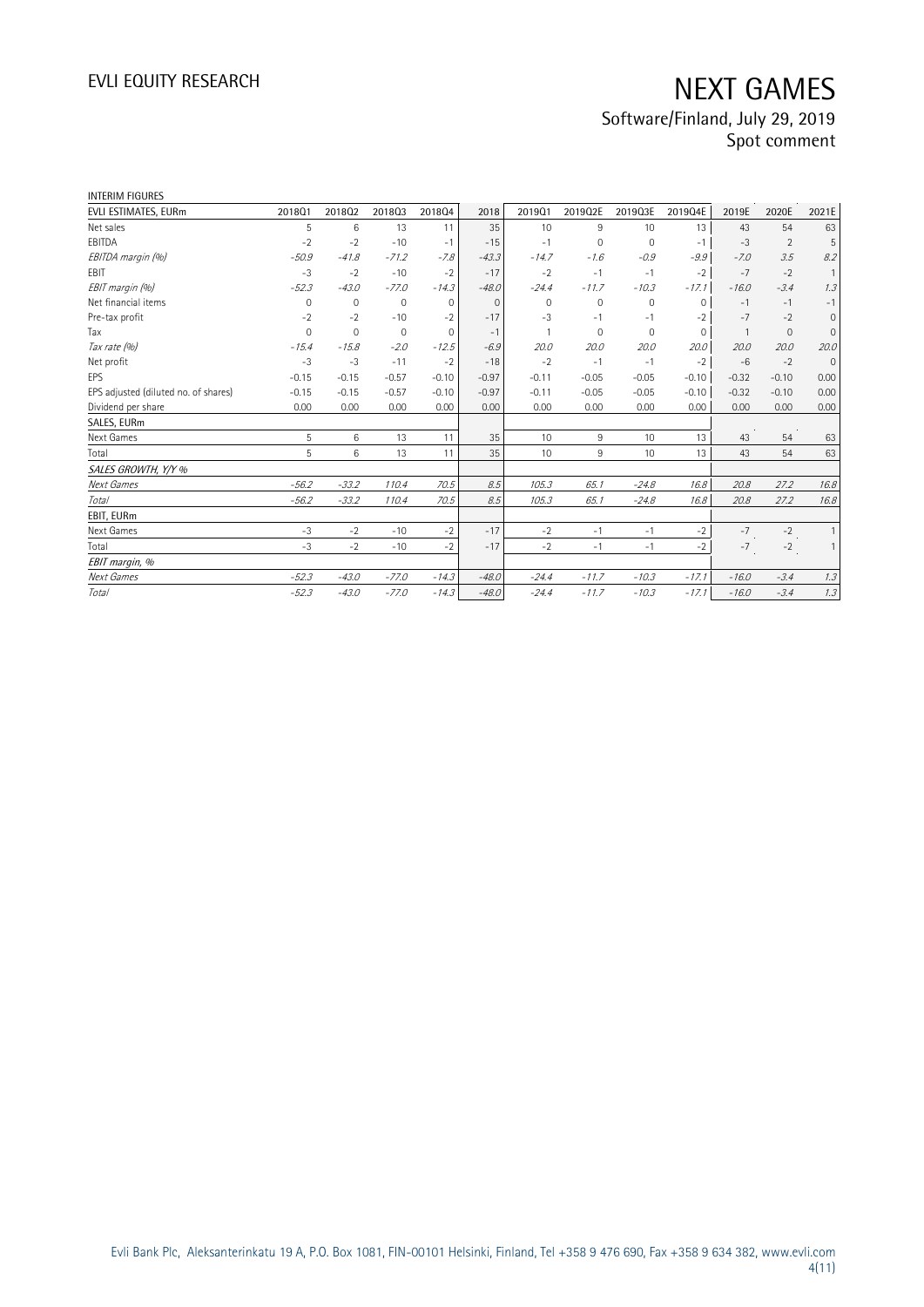## Software/Finland, July 29, 2019 Spot comment

| <b>INCOME STATEMENT, EURm</b>            | 2014                | 2015                        | 2016                | 2017                | 2018           | 2019E               | 2020E          | 2021E               |
|------------------------------------------|---------------------|-----------------------------|---------------------|---------------------|----------------|---------------------|----------------|---------------------|
| Sales                                    | 0                   | 10                          | 31                  | 32                  | 35             | 43                  | 54             | 63                  |
| Sales growth (%)                         | 0.0                 | 242,600.0                   | 220.5               | 4.4                 | 8.5            | 20.8                | 27.2           | 16.8                |
| Costs                                    | $-4$                | $-16$                       | $-33$               | $-37$               | $-50$          | $-46$               | $-52$          | $-58$               |
| Reported EBITDA                          | $-4$                | $-7$                        | $-2$                | $-5$                | $-15$          | -3                  | $\overline{2}$ | 5                   |
| Extraordinary items in EBITDA            | 0                   | $\mathbf 0$                 | $\mathbf 0$         | $\mathbf 0$         | $\mathbb O$    | $\mathbf 0$         | $\mathbf 0$    | $\mathbf 0$         |
| EBITDA margin (%)                        | $-98,825.0$         | $-68.5$                     | $-6.3$              | $-14.4$             | $-43.3$        | $-7.0$              | 3.5            | 8.2                 |
| Depreciation                             | 0                   | $\mathbf 0$                 | $\mathbf 0$         | $\mathsf{O}\xspace$ | $-2$           | $-4$                | $-4$           | $-4$                |
| EBITA                                    | $-4$                | $-7$                        | $-2$                | $-5$                | $-17$          | $-7$                | $-2$           | $\overline{1}$      |
| Goodwill amortization / writedown        | $\mathbf 0$         | $\mathbf 0$                 | $\mathbf 0$         | $\mathbf 0$         | $\mathbf 0$    | $\mathbb O$         | $\mathbf 0$    | $\mathbf 0$         |
| Reported EBIT                            | $-4$                | $-7$                        | $-2$                | $-5$                | $-17$          | $-7$                | $-2$           | $\overline{1}$      |
| EBIT margin (%)                          | $-98,825.0$         | $-72.5$                     | $-7.0$              | $-15.6$             | $-48.0$        | $-16.0$             | $-3.4$         | 1.3                 |
| Net financials                           | 0                   | $\mathbf 0$                 | $\mathbf 0$         | $-1$                | $\mathbf 0$    | $-1$                | $-1$           | $-1$                |
| Pre-tax profit                           | $-4$                | $-7$                        | $-2$                | $-6$                | $-17$          | $-7$                | $-2$           | $\mathbf 0$         |
| Extraordinary items                      | $\mathsf{O}\xspace$ | $\mathbf 0$                 | $\mathbf 0$         | $\mathbf 0$         | $\mathbf 0$    | $\mathbb O$         | $\mathbf 0$    | $\mathbf 0$         |
| Taxes                                    | 0                   | $\mathsf{O}\xspace$         | $\overline{c}$      | $\mathbf 0$         | $-1$           | $\mathbf{1}$        | 0              | $\overline{0}$      |
| Minority shares                          | $\mathsf{O}\xspace$ | $\mathbf 0$                 | $\mathsf{O}\xspace$ | $\mathbf 0$         | $\mathbf 0$    | $\mathbf 0$         | $\mathbf 0$    | $\mathbf 0$         |
| Net profit                               | $-4$                | $-7$                        | 0                   | -6                  | $-18$          | -6                  | $-2$           | 0                   |
| <b>BALANCE SHEET, EURm</b>               |                     |                             |                     |                     |                |                     |                |                     |
| Assets                                   |                     |                             |                     |                     |                |                     |                |                     |
| Fixed assets                             | $\mathbf{1}$        | $\mathbf{1}$                | 3                   | 8                   | 18             | 20                  | 23             | 26                  |
| % of sales                               | 24,975              | 9                           | 8                   | 26                  | 51             | 48                  | 43             | 41                  |
| Goodwill                                 | 0                   | $\mathbf 0$                 | $\overline{c}$      | 3                   | 3              | 3                   | 3              | 3                   |
| % of sales                               | 0                   | 0                           | $\overline{z}$      | 10                  | 9              | 8                   | 6              | 5                   |
| Inventory                                | $\mathsf{O}\xspace$ | $\mathbf 0$                 | 0                   | 0                   | $\mathbf 0$    | $\mathsf{O}\xspace$ | 0              | $\overline{0}$      |
| % of sales                               | 0                   | 0                           | 0                   | 0                   | 0              | 0                   | 0              | 0                   |
| Receivables                              | 0                   | 3                           | 6                   | 5                   | 6              | 5                   | 6              | 8                   |
| % of sales                               | 0                   | 34                          | 20                  | 15                  | 18             | 12                  | 12             | 12                  |
| Liquid funds                             | $\overline{c}$      | $\sqrt{5}$                  | 4                   | 26                  | $\overline{7}$ | $\sqrt{3}$          | 6              | 9                   |
| % of sales                               | 56,825              | 48                          | 12                  | 81                  | 21             | 8                   | 11             | 15                  |
| Total assets                             | 3                   | $9\,$                       | 17                  | 46                  | 36             | 34                  | 41             | 48                  |
| Liabilities                              |                     |                             |                     |                     |                |                     |                |                     |
| Equity                                   | $\overline{2}$      | 5                           | 7                   | 39                  | 23             | 17                  | 15             | 15                  |
| % of sales                               | 59,025              | 48                          | 24                  | 121                 | 65             | 40                  | 28             | 24                  |
| Deferred taxes                           | $\mathsf 0$         | $\mathbf 0$                 | $\mathbf 0$         | 0                   | $\mathbf 0$    | $\mathbf 0$         | $\mathbf 0$    | $\mathbf 0$         |
| % of sales                               | 0                   | 0                           | 0                   | 0                   | 0              | 0                   | 0              | 0                   |
| Interest bearing debt                    | 0                   | $\mathbf 0$                 | 1                   | 1                   | 6              | 8                   | 14             | 19                  |
| % of sales                               | 3,825               | 4                           | 3                   | $\mathfrak z$       | 16             | 18                  | 25             | 30                  |
| Non-interest bearing current liabilities | $\mathbf{1}$        | $\overline{4}$              | 9                   | 6                   | 8              | 9                   | 12             | 14                  |
| % of sales                               | 18,875              | 37                          | 28                  | 17                  | 22             | 22                  | 22             | 22                  |
| Other interest free debt                 | $\mathsf 0$         | $\mathbf 0$                 | $\mathbf 0$         | $\mathbf 0$         | $\mathbf 0$    | $\mathbb O$         | $\mathbf 0$    | $\mathbf 0$         |
| % of sales                               | 0                   | $\mathcal{L}_{\mathcal{L}}$ | 0                   | 0                   | 0              | 0                   | 0              | 0                   |
| Total liabilities                        | 3                   | $9\,$                       | 17                  | 46                  | 36             | 34                  | 41             | 48                  |
| CASH FLOW, EURm                          |                     |                             |                     |                     |                |                     |                |                     |
| + EBITDA                                 | $-4$                | $-7$                        | $-2$                | $-5$                | $-15$          | -3                  | $\overline{2}$ | 5                   |
| - Net financial items                    | 0                   | $\mathbf 0$                 | $\mathbf 0$         | $-1$                | $\mathbf 0$    | $-1$                | $-1$           | $-1$                |
| - Taxes                                  | 0                   | 0                           | 0                   | 0                   | 0              | 1                   | 0              | 0                   |
| - Increase in Net Working Capital        | $\mathbf{1}$        | $\mathbf 0$                 | $\overline{c}$      | $-2$                | $\mathbf{1}$   | $\sqrt{3}$          | 1              | $\mathbf{1}$        |
| +/- Other                                | $\mathsf{O}\xspace$ | $\mathbf 0$                 | $-1$                | $\mathbf 0$         | $\mathbf 0$    | $\mathbf 0$         | $\mathbf 0$    | $\mathsf{O}\xspace$ |
| = Cash flow from operations              | -3                  | $-7$                        | $-1$                | $-7$                | $-15$          | $\overline{1}$      | 3              | 5                   |
| - Capex                                  | 0                   | $-1$                        | $-3$                | $-8$                | $-11$          | -6                  | $-7$           | $-7$                |
| - Acquisitions                           | 0                   | $\mathbf 0$                 | $\mathbf 0$         | $\mathbf 0$         | $\mathbf 0$    | $\mathsf{O}\xspace$ | $\mathbf 0$    | $\mathbb O$         |
| + Divestments                            | 0                   | $\mathbf 0$                 | $\mathsf{O}\xspace$ | $\mathsf{O}\xspace$ | $\mathbf 0$    | $\mathbf 0$         | $\mathbf 0$    | $\mathbb O$         |
| = Net cash flow                          | $-3$                | -8                          | $-1$                | $-15$               | $-27$          | -6                  | $-4$           | $-2$                |
| +/- Change in interest-bearing debt      | 0                   | $\mathbb O$                 | $\mathbf{1}$        | $\mathsf{O}\xspace$ | 5              | $\overline{2}$      | 6              | 5                   |
| +/- New issues/buybacks                  | $\,6$               | 9                           | 3                   | 38                  | $\overline{2}$ | $\mathbb O$         | $\mathbf 0$    | $\mathsf{O}\xspace$ |
| - Paid dividend                          | 0                   | $\mathbf 0$                 | 0                   | $\mathbf 0$         | $\mathbf 0$    | $\mathbb O$         | $\mathbf 0$    | $\mathbf 0$         |
| +/- Change in loan receivables           | 0                   | 10                          | $\mathsf{O}\xspace$ | $\mathbb O$         | $\mathbf 0$    | $\mathsf{O}\xspace$ | $\mathbf 0$    | $\mathsf 0$         |
| Change in cash                           | 3                   | 11                          | 3                   | 23                  | $-20$          | $-4$                | 3              | $\overline{4}$      |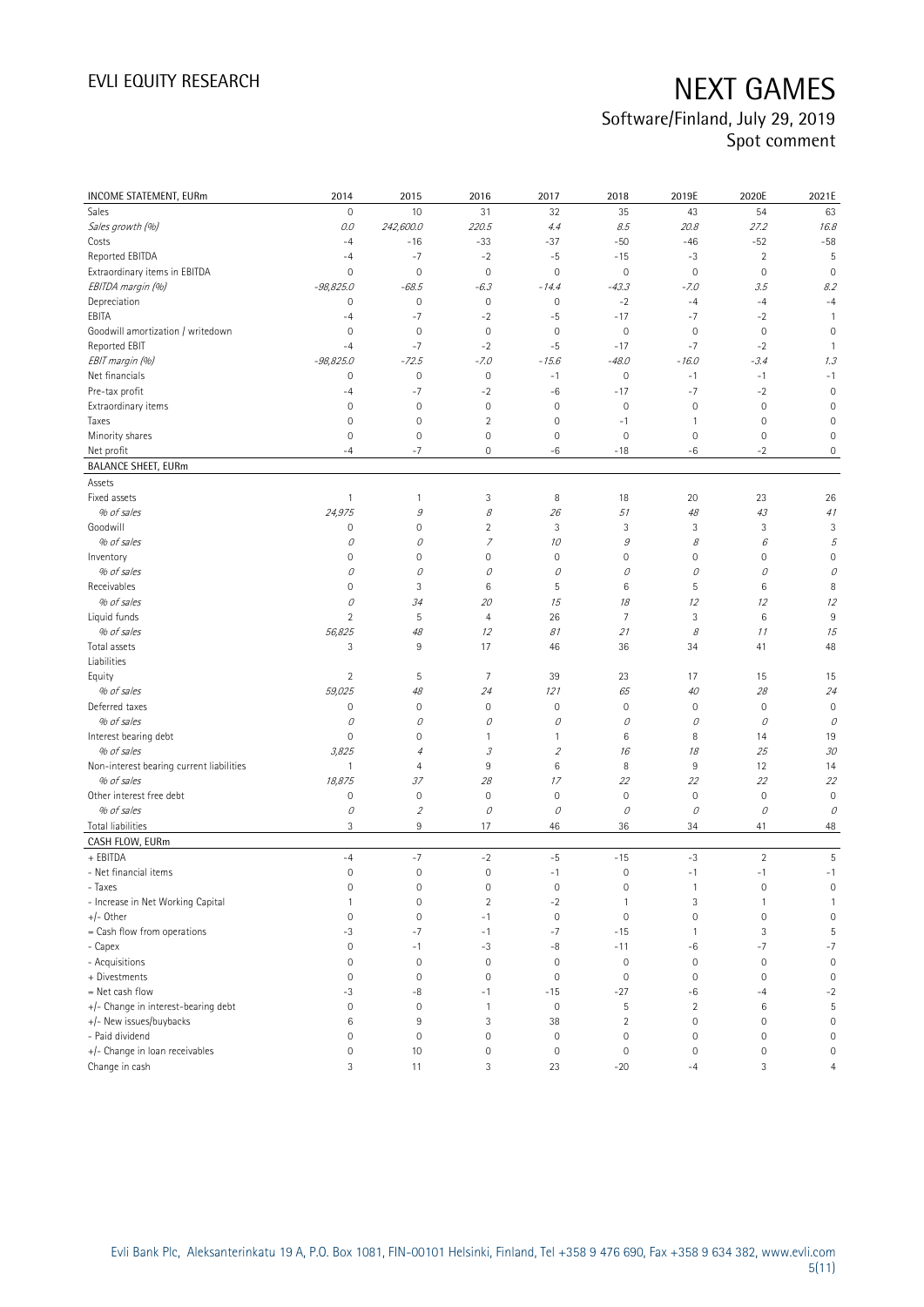## Software/Finland, July 29, 2019 Spot comment

| <b>KEY FIGURES</b>                  | 2015                | 2016                | 2017           | 2018                | 2019E               | 2020E               | 2021E        |
|-------------------------------------|---------------------|---------------------|----------------|---------------------|---------------------|---------------------|--------------|
| M-cap                               | $\mathbf 0$         | $\mathbf 0$         | 168            | 20                  | 28                  | 28                  | 28           |
| Net debt                            | $-4$                | $-3$                | $-26$          | $-1$                | $\overline{4}$      | 8                   | 9            |
| Enterprise value                    | $-4$                | $-3$                | 143            | 18                  | 33                  | 36                  | 38           |
| Sales                               | 10                  | 31                  | 32             | 35                  | 43                  | 54                  | 63           |
| EBITDA                              | $-7$                | $-2$                | $-5$           | $-15$               | $-3$                | $\overline{2}$      | 5            |
| EBIT                                | $-7$                | $-2$                | $-5$           | $-17$               | $-7$                | $-2$                | $\mathbf{1}$ |
| Pre-tax                             | $-7$                | $-2$                | $-6$           | $-17$               | $-7$                | $-2$                | $\mathbf 0$  |
| Earnings                            | $-7$                | $\mathbf 0$         | $-6$           | $-18$               | -6                  | $-2$                | $\mathbf 0$  |
| Book value                          | 5                   | $\overline{7}$      | 39             | 23                  | 17                  | 15                  | 15           |
| Valuation multiples                 |                     |                     |                |                     |                     |                     |              |
| EV/sales                            | $-0.4$              | $-0.1$              | 4.4            | 0.5                 | 0.8                 | 0.7                 | 0.6          |
| EV/EBITDA                           | 0.6                 | 1.4                 | $-30.4$        | $-1.2$              | $-10.9$             | 19.1                | 7.3          |
| EV/EBITA                            | 0.6                 | 1.2                 | $-28.1$        | $-1.1$              | $-4.8$              | $-19.7$             | 46.2         |
| EV/EBIT                             | 0.6                 | 1.2                 | $-28.1$        | $-1.1$              | $-4.8$              | $-19.7$             | 46.2         |
| EV/operating cash flow              | 0.6                 | 3.2                 | $-20.7$        | $-1.2$              | 26.7                | 10.5                | 6.4          |
| EV/cash earnings                    | 0.6                 | 1.4                 | $-25.9$        | $-1.2$              | $-15.7$             | 19.6                | 8.7          |
| P/E                                 | 0.0                 | 0.0                 | $-30.1$        | $-1.1$              | $-4.8$              | $-15.0$             | 6,791.6      |
| P/E excl. goodwill                  | 0.0                 | 0.0                 | $-30.1$        | $-1.1$              | $-4.8$              | $-15.0$             | 6,791.6      |
| P/B                                 | 0.0                 | 0.0                 | 4.3            | 0.9                 | 1.7                 | 1.9                 | 1.9          |
| P/sales                             | 0.0                 | 0.0                 | 5.2            | 0.6                 | 0.7                 | 0.5                 | 0.5          |
| P/CF                                | 0.0                 | 0.0                 | $-24.4$        | $-1.3$              | 23.4                | 8.3                 | 4.8          |
| Target EV/EBIT                      | 0.0                 | 0.0                 | 0.0            | 0.0                 | $-4.7$              | $-19.3$             | 45.3         |
| Target P/E                          | 0.0                 | 0.0                 | 0.0            | O.O                 | $-4.7$              | $-14.6$             | 6,615.2      |
| Target P/B                          | $0.0$               | 0.0                 | 0.0            | 0.0                 | 1.6                 | 1.8                 | 1.8          |
| Per share measures                  |                     |                     |                |                     |                     |                     |              |
| Number of shares                    | 2,449               | 3,325               | 18,219         | 18,503              | 18,503              | 18,503              | 18,503       |
| Number of shares (diluted)          | 2,449               | 3,325               | 18,219         | 18,503              | 18,503              | 18,503              | 18,503       |
| EPS                                 | $-2.81$             | 0.03                | $-0.34$        | $-0.97$             | $-0.32$             | $-0.10$             | 0.00         |
| EPS excl. goodwill                  | $-2.81$             | $-0.27$             | $-0.31$        | $-0.97$             | $-0.32$             | $-0.10$             | 0.00         |
| Cash EPS                            | $-2.65$             | $-0.60$             | $-0.30$        | $-0.82$             | $-0.11$             | 0.10                | 0.23         |
| Operating cash flow per share       | $-2.74$             | $-0.26$             | $-0.38$        | $-0.79$             | 0.07                | 0.19                | 0.32         |
| Capital employed per share          | 0.17                | 1.11                | 0.73           | 1.13                | 1.12                | 1.21                | 1.30         |
| Book value per share                | 1.90                | 2.22                | 2.16           | 1.24                | 0.92                | 0.82                | 0.82         |
| Book value excl. goodwill           | 1.90                | 1.55                | 1.98           | 1.06                | 0.74                | 0.64                | 0.64         |
| Dividend per share                  | 0.00                | 0.00                | 0.00           | 0.00                | 0.00                | 0.00                | 0.00         |
| Dividend payout ratio, %            | 0.0                 | 0.0                 | 0.0            | 0.0                 | 0.0                 | 0.0                 | 0.0          |
| Dividend yield, %                   | 0.0                 | 0.0                 | 0.0            | 0.0                 | 0.0                 | 0.0                 | 0.0          |
| Efficiency measures                 |                     |                     |                |                     |                     |                     |              |
| ROE                                 | $-196.2$            | 1.6                 | $-26.2$        | $-58.0$             | $-29.5$             | $-11.8$             | 0.0          |
| ROCE                                | $-176.2$            | $-32.7$             | $-20.9$        | $-49.2$             | $-25.5$             | $-6.9$              | $2.6\,$      |
| Financial ratios                    |                     |                     |                |                     |                     |                     |              |
| Capex/sales, %                      | 11.2                | 10.3                | 23.9           | 32.0                | 15.1                | 12.3                | 10.9         |
| Capex/depreciation excl. goodwill,% | 277.1               | 392.5               | 1,739.9        | 680.7               | 168.4               | 177.7               | 159.2        |
| Net debt/EBITDA, book-weighted      | 0.6                 | 1.4                 | 5.5            | 0.1                 | $-1.4$              | 4.1                 | 1.8          |
| Debt/equity, market-weighted        | 0.0                 | 0.0                 | 0.0            | 0.3                 | 0.3                 | 0.5                 | 0.7          |
| Equity ratio, book-weighted         | 52.7                | 50.9                | 88.7           | 62.7                | 50.1                | 37.0                | 31.5         |
| Gearing                             | $-0.90$             | $-0.37$             | $-0.65$        | $-0.07$             | 0.24                | 0.51                | 0.62         |
| Number of employees, average        | $\mathsf{O}\xspace$ | $\mathsf{O}\xspace$ | $\mathbf 0$    | $\mathsf{O}\xspace$ | $\mathsf{O}\xspace$ | $\mathbf 0$         | $\mathbf 0$  |
| Sales per employee, EUR             | $\mathbf 0$         | $\mathbf 0$         | $\mathbf 0$    | $\mathbf 0$         | $\mathsf 0$         | 0                   | $\mathbf 0$  |
| EBIT per employee, EUR              | 0                   | $\mathbf 0$         | $\overline{0}$ | $\mathbf 0$         | $\overline{0}$      | $\mathsf{O}\xspace$ | $\mathbf 0$  |
|                                     |                     |                     |                |                     |                     |                     |              |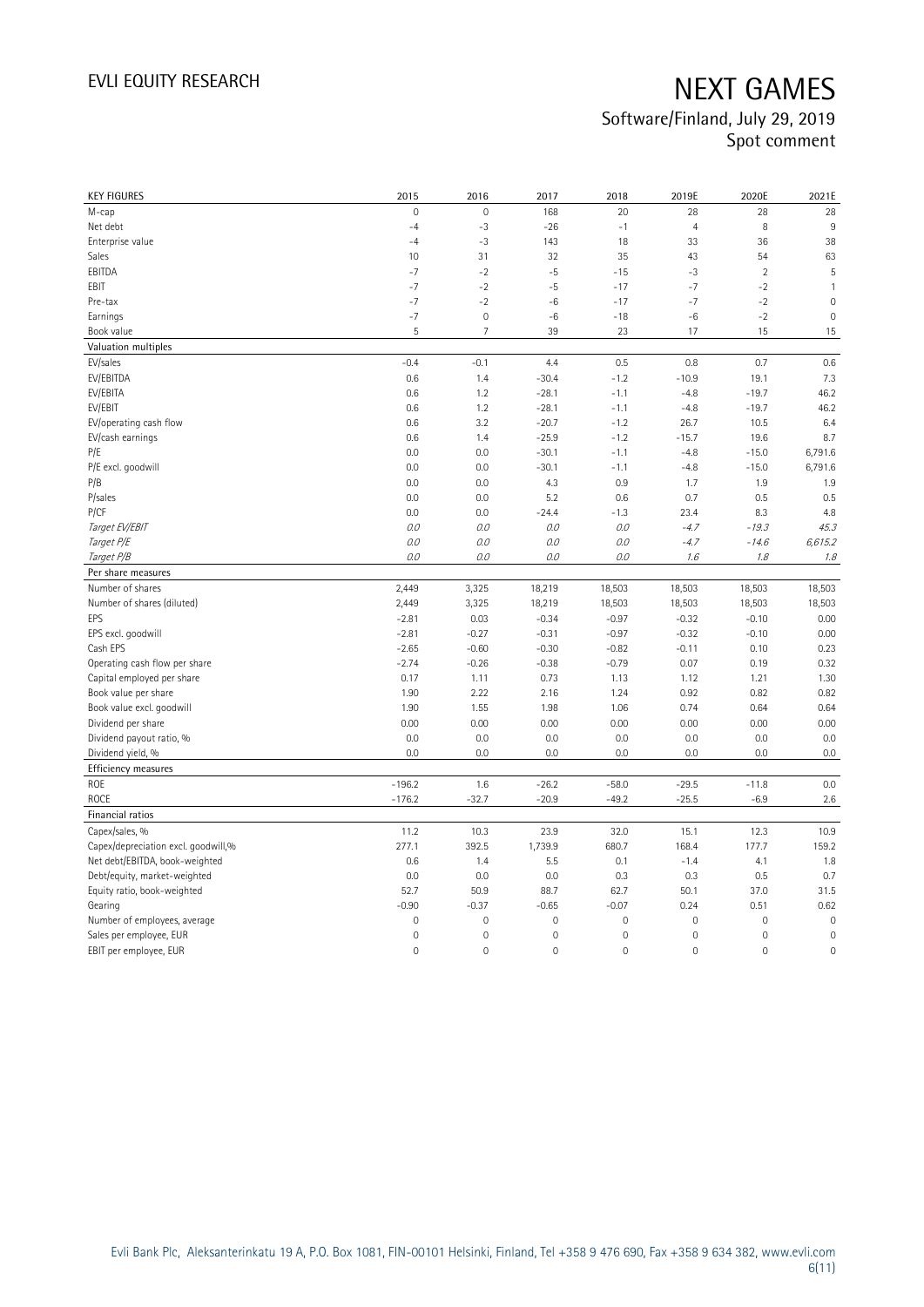# EVLI EQUITY RESEARCH NEXT GAMES Software/Finland, July 29, 2019 Spot comment

COMPANY DESCRIPTION: Next Games is a Finland-based developer and publisher of licensed mobile games. The Company develops games in cooperation with the license owners of the entertainment products, for instance a television series. The company's current live games include The Walking Dead No Man's Land and the Walking Dead: Our World along with four new projects under development.

#### INVESTMENT CASE:

| <b>OWNERSHIP STRUCTURE</b>                 | <b>SHARES</b> | <b>EURm</b> | 0/0     |
|--------------------------------------------|---------------|-------------|---------|
| Ovaskainen Jari Juhani Rainer              | 3,093,110     | 4.763       | 16.7%   |
| IDG Ventures USA III, L.P.                 | 1,188,306     | 1.830       | 6.4%    |
| Hiitola Kalle Johannes                     | 942,896       | 1.452       | $5.1\%$ |
| Achrén Joakim Tomas Johan                  | 940,818       | 1.449       | $5.1\%$ |
| Achrén Mikael Jan Kennet                   | 889,941       | 1.371       | 4.8%    |
| Jumisko Jaakko Ensio                       | 850,246       | 1.309       | 4.6%    |
| Ilmarinen Mutual Pension Insurance Company | 546,224       | 0.841       | 3.0%    |
| Varma Mutual Pension Insurance Company     | 380,000       | 0.585       | $2.1\%$ |
| Nuard Ventures Oy                          | 364,000       | 0.561       | 2.0%    |
| Vaah Holdings Oy                           | 266,720       | 0.411       | 1.4%    |
| Ten largest                                | 9,462,261     | 14.572      | 51%     |
| Residual                                   | 9,041,053     | 13.923      | 49%     |
| Total                                      | 18,503,314    | 28.495      | 100%    |

| <b>EARNINGS CALENDAR</b> |                                   |
|--------------------------|-----------------------------------|
| November 01, 2019        | Q3 report                         |
|                          |                                   |
|                          |                                   |
|                          |                                   |
| OTHER EVENTS             |                                   |
| May 21, 2019             | AGM                               |
|                          |                                   |
| COMPANY MISCELLANEOUS    |                                   |
| CEO: Teemu Huuhtanen     | Kansakoulukatu 10, 00100 Helsinki |
| CFO: Annina Salvén       | Tel:                              |

IR:

Evli Bank Plc, Aleksanterinkatu 19 A, P.O. Box 1081, FIN-00101 Helsinki, Finland, Tel +358 9 476 690, Fax +358 9 634 382, [www.evli.com](http://www.evli.com/) 7(11)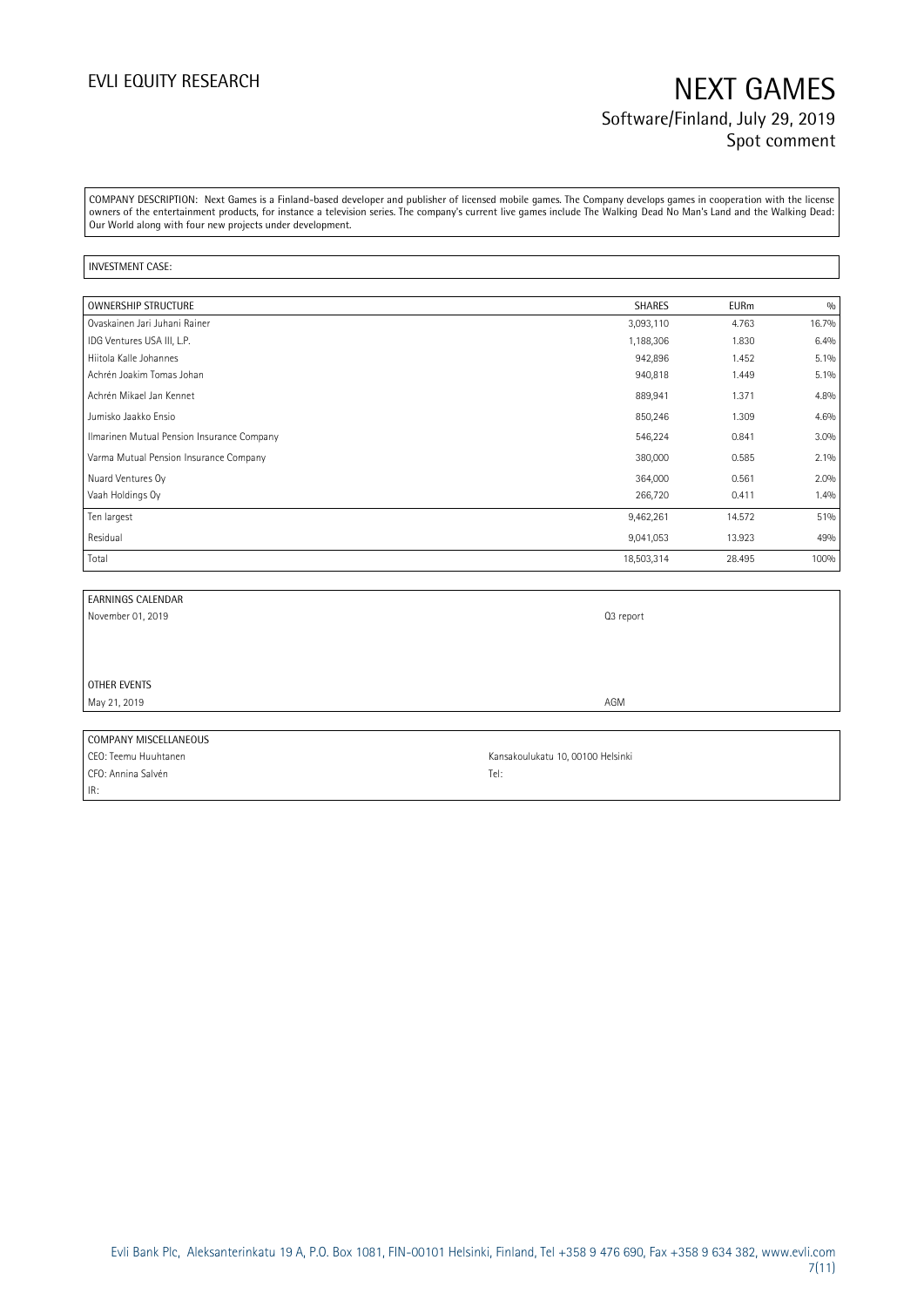# EVLI EQUITY RESEARCH NEXT GAMES Software/Finland, July 29, 2019

Spot comment

### DEFINITIONS

| P/E                                                                              | EPS                                                          |
|----------------------------------------------------------------------------------|--------------------------------------------------------------|
|                                                                                  | Profit before extraordinary items and taxes                  |
| Price per share                                                                  |                                                              |
| Earnings per share                                                               | $-$ income taxes $+$ minority interest                       |
|                                                                                  | Number of shares                                             |
|                                                                                  |                                                              |
| P/Sales                                                                          | <b>DPS</b>                                                   |
| Market cap                                                                       | Dividend for the financial period per share                  |
| Sales                                                                            |                                                              |
|                                                                                  |                                                              |
| P/BV                                                                             | <b>CEPS</b>                                                  |
| Price per share                                                                  | Gross cash flow from operations                              |
| Shareholders' equity + taxed provisions per share                                | Number of shares                                             |
|                                                                                  |                                                              |
| P/CF                                                                             | EV/Share                                                     |
|                                                                                  |                                                              |
| Price per share                                                                  | Enterprise value                                             |
| Operating cash flow per share                                                    | Number of shares                                             |
|                                                                                  |                                                              |
| EV (Enterprise value)                                                            | Sales/Share                                                  |
| Market cap + net $debt$ + minority interest at market value                      | <b>Sales</b>                                                 |
| - share of associated companies at market value                                  | Number of shares                                             |
|                                                                                  |                                                              |
|                                                                                  | EBITDA/Share                                                 |
| Net debt<br>Interest bearing debt - financial assets                             |                                                              |
|                                                                                  | Earnings before interest, tax, depreciation and amortisation |
|                                                                                  | Number of shares                                             |
|                                                                                  |                                                              |
| EV/Sales                                                                         | EBIT/Share                                                   |
| Enterprise value                                                                 | Operating profit                                             |
| Sales                                                                            | Number of shares                                             |
|                                                                                  |                                                              |
| EV/EBITDA                                                                        | EAFI/Share                                                   |
| Enterprise value                                                                 | Pretax profit                                                |
| Earnings before interest, tax, depreciation and amortisation                     | Number of shares                                             |
|                                                                                  |                                                              |
| EV/EBIT                                                                          | Capital employed/Share                                       |
| Enterprise value                                                                 | Total assets - non interest bearing debt                     |
|                                                                                  |                                                              |
| Operating profit                                                                 | Number of shares                                             |
|                                                                                  |                                                              |
| Div yield, %                                                                     | Total assets                                                 |
| Dividend per share                                                               | Balance sheet total                                          |
| Price per share                                                                  |                                                              |
|                                                                                  |                                                              |
| Payout ratio, %                                                                  | Interest coverage (x)                                        |
| Total dividends                                                                  | Operating profit                                             |
| Earnings before extraordinary items and taxes - income taxes + minority interest | Financial items                                              |
|                                                                                  |                                                              |
| Net cash/Share                                                                   | Asset turnover (x)                                           |
| Financial assets $-$ interest bearing debt                                       | Turnover                                                     |
|                                                                                  |                                                              |
| Number of shares                                                                 | Balance sheet total (average)                                |
|                                                                                  |                                                              |
| ROA, %                                                                           | Debt/Equity, %                                               |
| Operating profit + financial income + extraordinary items                        | Interest bearing debt                                        |
| Balance sheet total - interest free short term debt                              | Shareholders' equity + minority interest + taxed provisions  |
| - long termadvances received and accounts payable (average)                      |                                                              |
|                                                                                  |                                                              |
| ROCE, %                                                                          | Equity ratio, %                                              |
| Profit before extraordinary items + interest expenses + other financial costs    | Shareholders' equity + minority interest + taxed provisions  |
|                                                                                  |                                                              |
| Balance sheet total - non interest bearing debt (average)                        | Total assets - interest free loans                           |
|                                                                                  |                                                              |
| ROE, %                                                                           | CAGR, %                                                      |
| Profit before extraordinary items and taxes - income taxes                       | Cumulative annual growth rate $=$ Average growth per year    |
| Shareholders' equity + minority interest + taxed provisions (average)            |                                                              |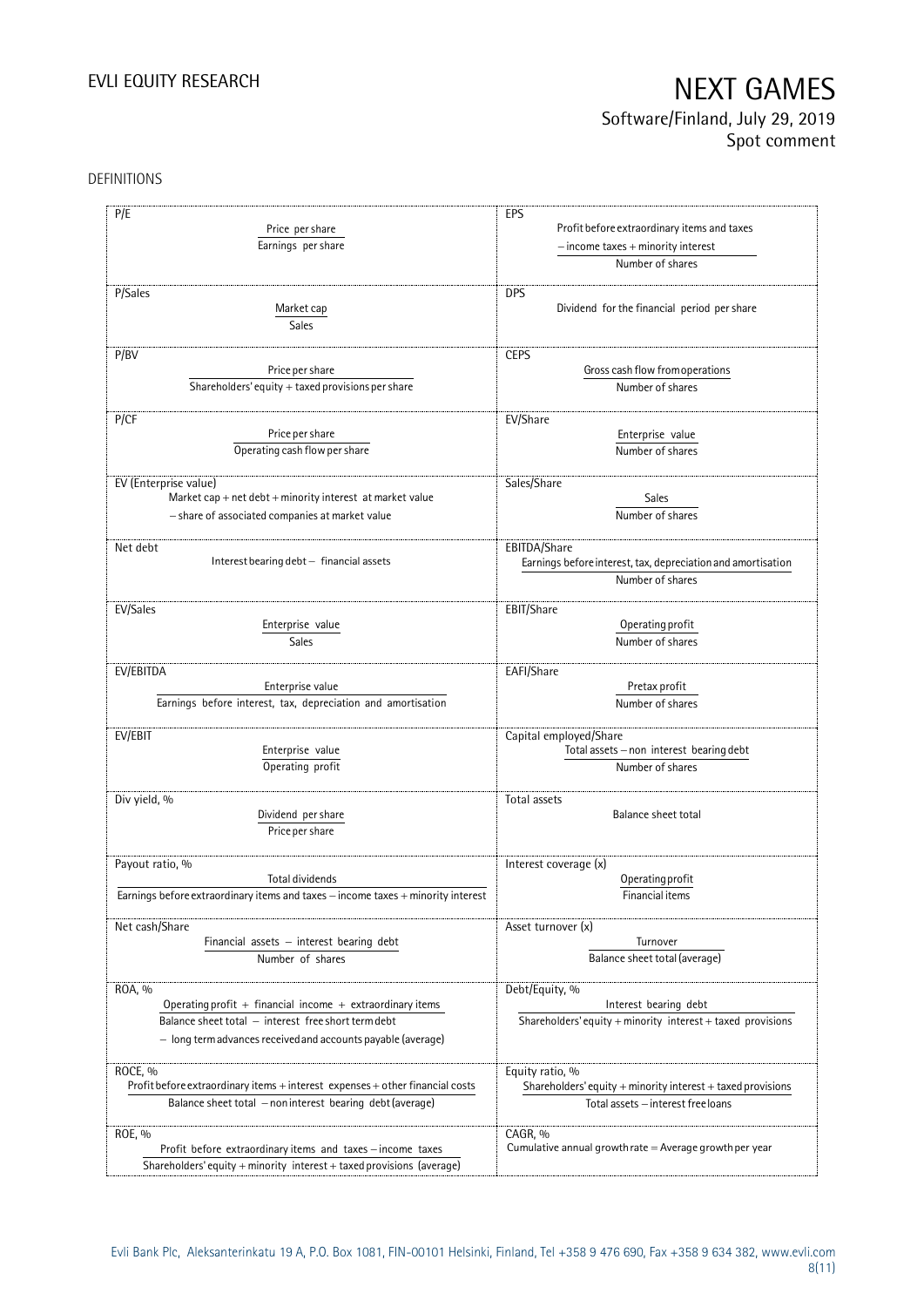## EVLI EQUITY RESEARCH NEXT GAMES Software/Finland, July 29, 2019 Spot comment

#### Important Disclosures

Evli Research Partners Plc ("ERP") uses 12-month target prices. Target prices are defined by utilizing analytical techniques based on financial theory including (but not limited to) discounted cash flow analysis and comparative valuation. The selection of valuation methods depends on different circumstances. Target prices may be altered on the basis of new information coming to light in the underlying company or changes in interest rates, changes in foreign exchange rates, other securities prices or market indices or outlook for the aforementioned factors or other factors that may change the conditions of financial markets. Recommendations and changes by analysts are available at <https://research.evli.com/JasperAllModels.action?authParam=key;461&authParam=x;G3rNagWrtf7K&authType=3> Investment recommendations are defined as follows: Target price compared to share price Recommendation<br>  $\leq 10\%$  $\langle 5, 10, 10 \rangle$  SELL<br> $\langle -10, 10, 10 \rangle$  SELL  $-10 - (+10) \%$  HOL<br>  $> 10 \%$  RIJY  $> 10\%$ ERP's investment recommendation of the analyzed company is updated at least 2 timer per year. 60% 53% 50% 39% 40% 30% 20% 8% 10%  $0%$ Sell Hold Buy

The graph above shows the distribution of ERP's recommendations of companies under coverage in 1st of February 2019. If recommendation is not given, it is not mentioned here.

### Name(s) of the analyst(s): Salokivi

This research report has been prepared by Evli Research Partners Plc ("ERP" or "Evli Research"). ERP is a subsidiary of Evli Bank Plc. Production of the investment recommendation has been concluded on 29.7.2019, 9.00. This report has been published on 26.7.2019, 9:30.

None of the analysts contributing to this report, persons under their guardianship or corporations under their control have a position in the shares of the company or related securities.

The date and time for any price of financial instruments mentioned in the recommendation refer to the previous trading day's closing price(s) unless otherwise stated in the report.

Each analyst responsible for the content of this report assures that the expressed views accurately reflect the personal views of each analyst on the covered companies and securities. Each analyst assures that (s)he has not been, nor are or will be, receiving direct or indirect compensation related to the specific recommendations or views contained in this report.

Companies in the Evli Group, affiliates or staff of companies in the Evli Group, may perform services for, solicit business from, hold long or short positions in, or otherwise be interested in the investments (including derivatives) of any company mentioned in the publication or report.

Neither ERP nor any company within the Evli Group have managed or co-managed a public offering of the company's securities during the last 12 months prior to, received compensation for investment banking services from the company during the last 12 months prior to the publication of the research report.

ERP may pursue an assignment from the issuer(s) of the financial instruments mentioned in the recommendation or this report. These assignments may have a limited economic or financial impact on ERP and/or Evli. Under such assignments ERP may perform services including, but not limited to, arranging investor meetings or –events, investor relations communication advisory and production of research material.

ERP has signed an agreement with the issuer of the financial instruments mentioned in the recommendation, which includes production of research reports. This assignment has a limited economic and financial impact on ERP and/or Evli. Under the assignment ERP performs services including, but not limited to,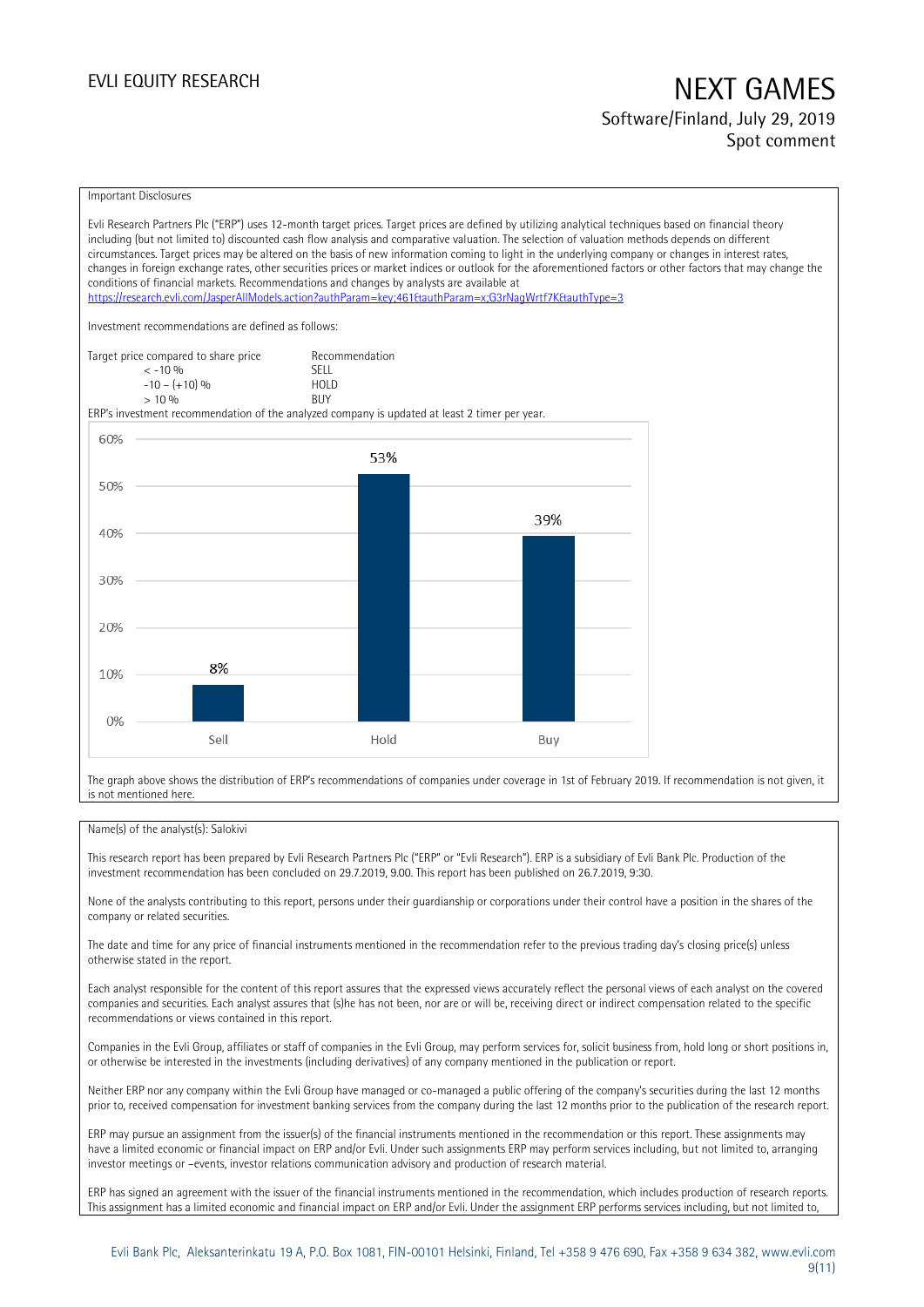## EVLI EQUITY RESEARCH NEXT GAMES Software/Finland, July 29, 2019 Spot comment

arranging investor meetings or –events, investor relations communication advisory and production of research material.

ERP or another company within the Evli Group does not have an agreement with the company to perform market making services.

For the prevention and avoidance of conflicts of interests with respect to this report, there is an information barrier (Chinese wall) between Investment Research and Corporate Finance units concerning unpublished investment banking services to the company. The remuneration of the analyst(s) is not tied directly or indirectly to investment banking transactions performed by Evli Bank Plc or any company within Evli Group.

This report has not been disclosed to the company prior to its dissemination.

This report is provided and intended for informational purposes only and may not be used or considered under any circumstances as an offer to sell or buy any securities or as advice to trade any securities.

This report is based on sources ERP considers to be correct and reliable. The sources include information providers Reuters and Bloomberg, stock-exchange releases from the companies and other company news, Statistics Finland and articles in newspapers and magazines. However, ERP does not guarantee the materialization, correctness, accuracy or completeness of the information, opinions, estimates or forecasts expressed or implied in the report. In addition, circumstantial changes may have an influence on opinions and estimates presented in this report. The opinions and estimates presented are valid at the moment of their publication and they can be changed without a separate announcement. Neither ERP nor any company within the Evli Group are responsible for amending, correcting or updating any information, opinions or estimates contained in this report. Neither ERP nor any company within the Evli Group will compensate any direct or consequential loss caused by or derived from the use of the information represented in this publication.

All information published in this report is for the original recipient's private and internal use only. ERP reserves all rights to the report. No part of this publication may be reproduced or transmitted in any form or by any means, electronic, mechanical, photocopying, recording or otherwise, or stored in any retrieval system of any nature, without the written permission of ERP.

This report or its copy may not be published or distributed in Australia, Canada, Hong Kong, Japan, New Zealand, Singapore or South Africa. The publication or distribution of this report in certain other jurisdictions may also be restricted by law. Persons into whose possession this report comes are required to inform themselves about and to observe any such restrictions.

Evli Bank Plc is not registered as a broker-dealer with the U. S. Securities and Exchange Commission ("SEC"), and it and its analysts are not subject to SEC rules on securities analysts' certification as to the currency of their views reflected in the research report. Evli Bank is not a member of the Financial Industry Regulatory Authority ("FINRA"). It and its securities analysts are not subject to FINRA's rules on Communications with the Public and Research Analysts and Research Reports and the attendant requirements for fairness, balance and disclosure of potential conflicts of interest. This research report is only being offered in U.S. by Auerbach Grayson & Company, LLC (Auerbach Grayson) to Major U.S. Institutional Investors and is not available to, and should not be used by, any U.S. person or entity that is not a Major U.S. Institutional Investor. Auerbach Grayson is a broker-dealer registered with the U.S. Securities and Exchange Commission and is a member of the FINRA. U.S. entities seeking more information about any of the issuers or securities discussed in this report should contact Auerbach Grayson. The securities of non-U.S. issuers may not be registered with or subject to SEC reporting and other requirements.

ERP is not a supervised entity but its parent company Evli Bank Plc is supervised by the Finnish Financial Supervision Authority.